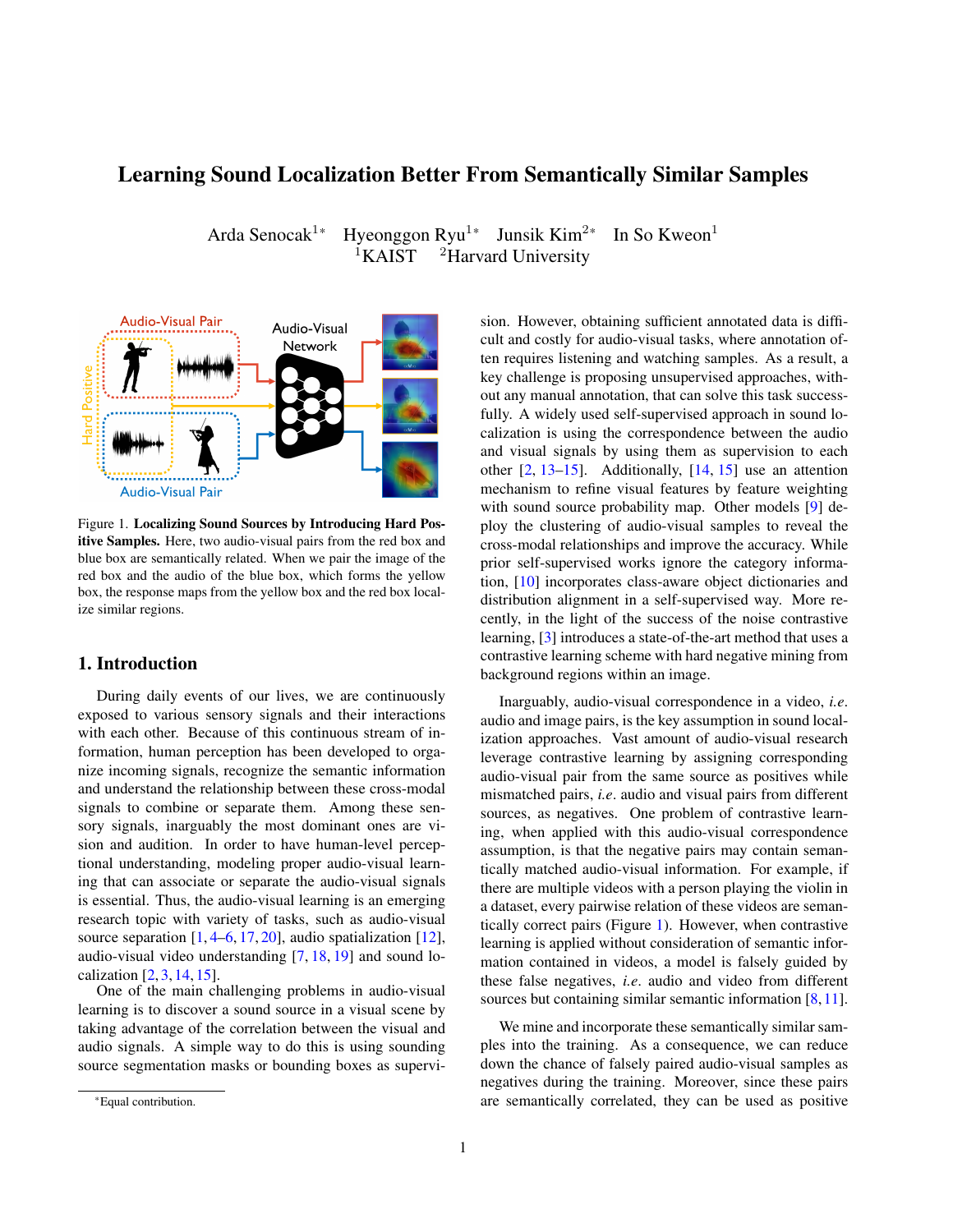pairs, *i.e*. hard positives, in sound localization tasks. For instance, if the audio samples of two different instances are semantically related, then the attention maps of those audios paired with the same base image should be similar to each other as in Figure [1.](#page-0-0) Note that this observation is valid when the order of the audio and vision samples in the previous scenario are swapped as well. We show this simple approach boosts sound localization performance on standard benchmarks.

To be clear, we do not propose a new architecture or a new loss function in this paper, but instead, we provide a new training mechanism by discovering semantically matched audio-visual pairs and incorporating them as hard positives. We make the following contributions: 1) We demonstrate hard positive audio-visual pairs produce similar localization results to that of corresponding pairs. 2) We mine and incorporate hard positives into the positive set of contrastive loss. 3) We show that incorporating hard positives improves the sound localization performance and outperforms prior works on the standard benchmarks.

### 2. Approach

Audio-visual attention is commonly used in sound localization studies [\[3,](#page-3-10)[10,](#page-3-15)[14\]](#page-3-11). We build the baseline audio-visual model based on the most recent work LVS [\[3\]](#page-3-10) and validate our method on top of the baseline. We first introduce the audio-visual attention mechanism and the baseline model named vanilla-LVS, and then introduce our approach.

#### 2.1. Preliminaries

We use an image frame  $V 2 \mathbb{R}^3$   $H_V W_V$  and the corresponding spectrogram  $a \, 2 \mathbb{R}^1$   $H_a$   $W_a$  of the audio from a clip  $X = fV$ ; ag. With the two-stream models,  $f_V$ (; v) for vision embedding and  $f_a(z)$  a) for audio embedding, the signals are encoded into the features:

$$
V = f_V(v; v); \quad V \supseteq \mathbb{R}^{c \cdot h \cdot w}
$$
  
\n
$$
A = f_a(a; a); \quad A \supseteq \mathbb{R}^{c}
$$
 (1)

The vision and audio features,  $V_j$  and  $A_i$ , are fed into the localization module and audio-visual response map ij  $2 \mathbb{R}^h$  <sup>w</sup> is computed with cosine similarity as:

$$
[j]_{uv} = \frac{\hbar A_{i}:[V_{j}]_{:uv}}{k A_{i}k [V_{j}]_{:uv}k}; \quad uv \ 2[h] \quad [w]; \quad (2)
$$

where  $\ell$  and  $\ell$  denote the audio and image sample indices respectively. Following [\[3\]](#page-3-10), pseudo-ground-truth mask  $m_{ij}$ , is obtained by thresholding the response map as follows:

$$
m_{ij} = ((j_j)^2)^2 \qquad (3)
$$

where refers to the sigmoid function, to the thresholding parameter and is the temperature. The inner product between the mask  $m_{ij}$  and the response map  $ii$  is computed to emphasize positively correlated regions of the response map.

#### 2.2. Semantically Similar Sample Mining

Our method is based on the observation that hard positives make similar localization results to the original pairs. These additional audio-visual response maps from the hard positives can be easily incorporated into the contrastive learning formulation. Semantically related samples in each modality are mined to form hard positives based on the similarity scores in the feature space. To get the reliable representations within each modality, we train the baseline model without tri-map, *i.e.* hard negative mining introduced in [\[3\]](#page-3-10).

Given sample  $i$  and an arbitrary sample  $j$ , we compute the cosine similarity between the features within each modality,  $A_i^T A_j$  and  $V_i^T V_j$ , where  $V_i$  is the spatial-wise average pooled vector of visual the feature map  $V_i$ . Sets of semantically similar items in both modality for the given sample,  $P_{i_A}$  and  $P_{i_V}$ , are constructed based on the computed scores,  $S_{iA}$  and  $S_{iV}$ . K number of semantically related samples are retrieved from the sorted similarity scores. All the samples that are not contained in the aforementioned sets are considered as negative samples and form a negative set,  $N_i$  :

$$
S_{i_A} = fA_i^T A_j j1 \t j \t ng;
$$
  
\n
$$
P_{i_A} = fX_t g_{t2S[1:K]}; \t S = argsort(S_{i_A});
$$
  
\n
$$
S_{i_V} = fV_i^T V_j j1 \t j \t ng;
$$
  
\n
$$
P_{i_V} = fX_t g_{t2S[1:K]}; \t S = argsort(S_{i_V});
$$
  
\n
$$
N_i = \overline{P_{i_A} \mid P_{i_V}};
$$
 (4)

#### 2.3. Training

The training objective of our method makes positive pair responses higher while negative pair responses are reduced. Since we incorporate responses from hard positives, we extend the contrastive learning formulation of [\[3\]](#page-3-10) by adding each hard positive response. Defining the response map of the base pairs as  $P_b$ , hard positive responses are computed as follows:  $P_a$  is the response of base visual signal and semantically similar audio,  $P_V$  is the response of base audio signal and semantically similar image, finally  $P_c$  is the cross-modal hard positive pair's response. All the responses from the base audio and negatively correlated image pairs are considered as the negative responses  $N_i$ . Definition of positive and negative responses are given as: